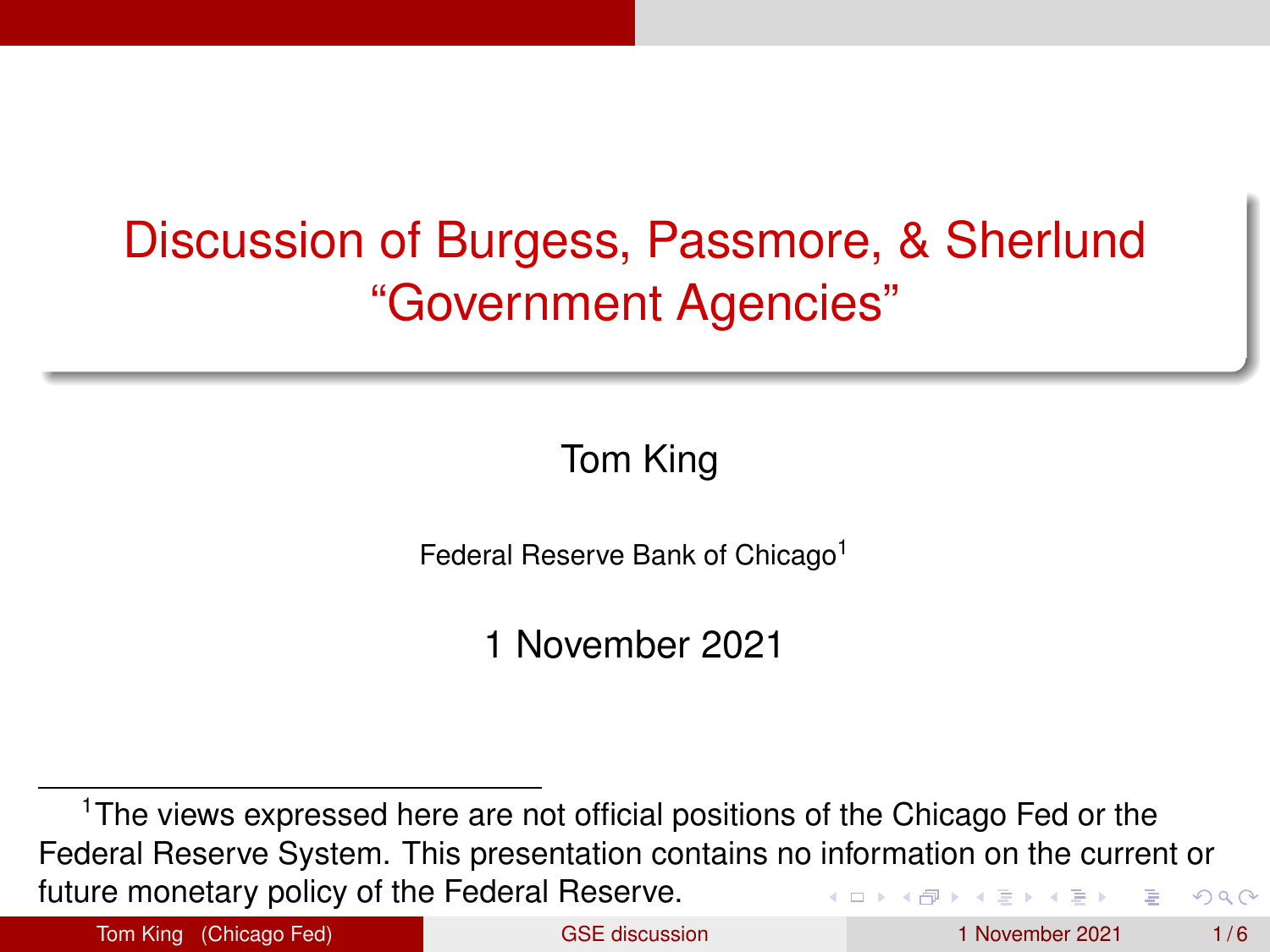#### <span id="page-1-0"></span>**Overall**

Overall:

- Very informative and comprehensive
- Many good pointers to areas for future research

Comments:

- A few places where perhaps more detail/data could be provided
- A couple of bigger-picture issues

 $\Omega$ 

 $1.71 \times 1.71 \times$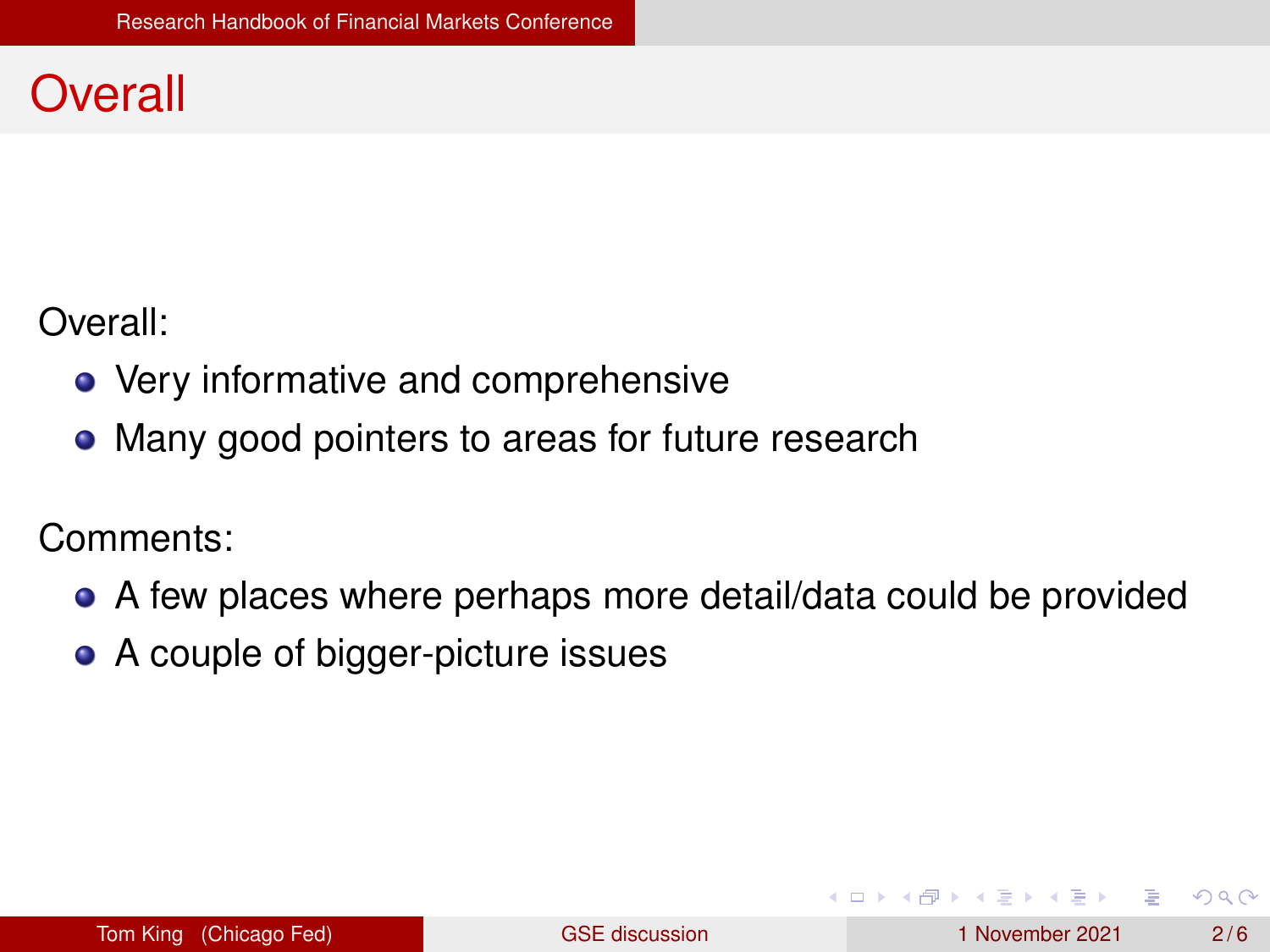#### More details

It would be good to have a few more facts about GSE operations and risks.

- A little more information on GNMA?
- Liquidity/balance-sheet structure
	- Asset-liability management
	- Participation in fed funds market
	- Warehousing risk
- Agency debt market
	- Seems important.
	- Not covered elsewhere in the Handbook.
- **Credit risk transfers** 
	- How much of their portfolio is protected?
	- More market mechanics and statistics.
	- E.g., who's buying?

 $\Omega$ 

The South Book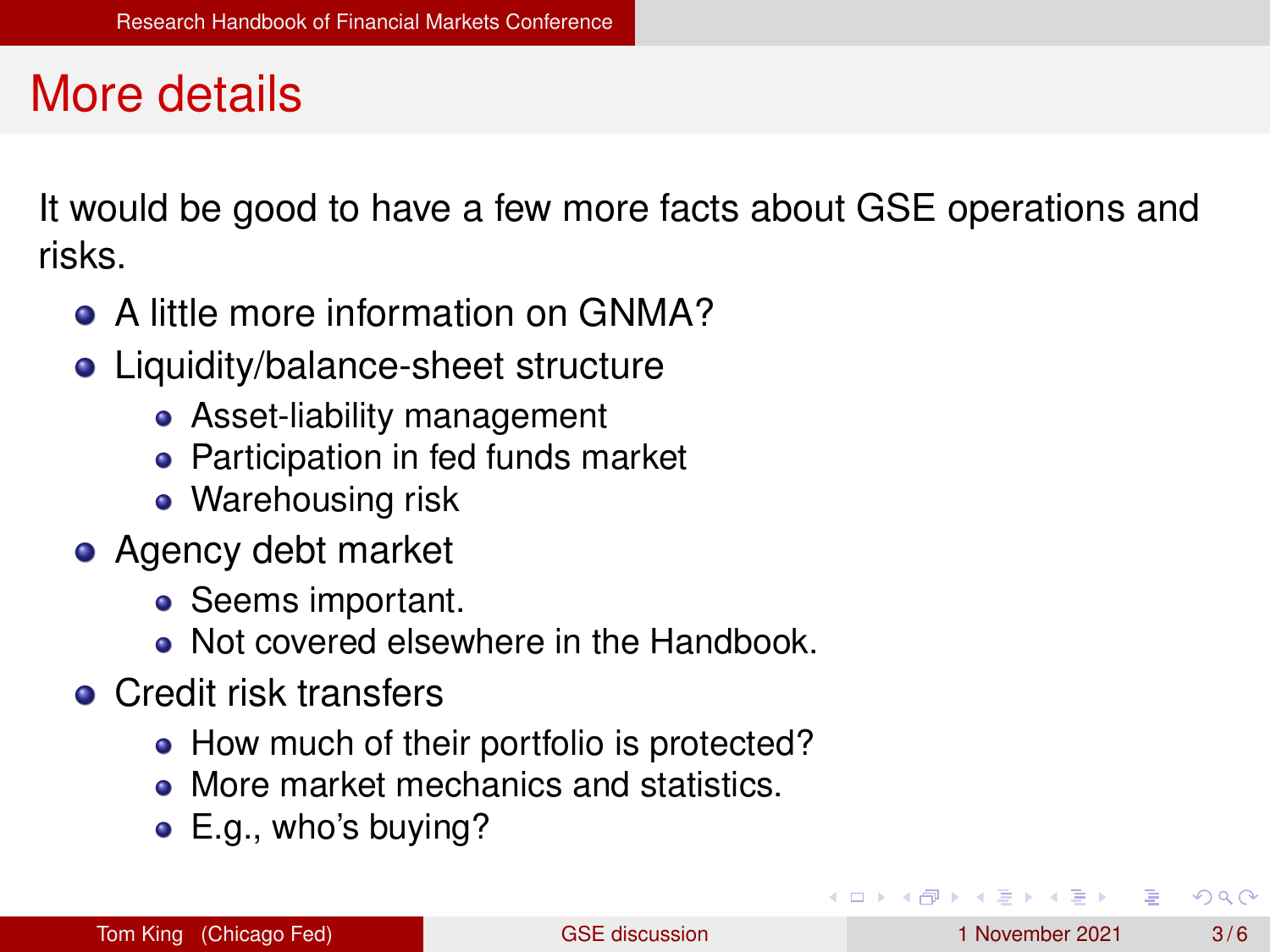## <span id="page-3-0"></span>Some bigger-picture questions

Do the GSEs accomplish anything useful?

- **•** Given their size and the implicit subsidies, it's surprising that the answer isn't obvious!
- But chapter suggests the evidence is actually lukewarm:
	- "Some studies" show GSEs lower mortgage rates.
	- Rate differential between conforming and jumbo isn't clear.
	- One study shows an effect on housing market but not ownership rates.
	- "Removal of guarantees may have only limited effects on borrowers, homeownership, or mortgage rates."
- Why isn't this more clear-cut?
	- Are the rents all absorbed by shareholders?
	- Or are the GSEs just terribly inefficient?

 $\Omega$ 

イロト イ押 トイラト イラトー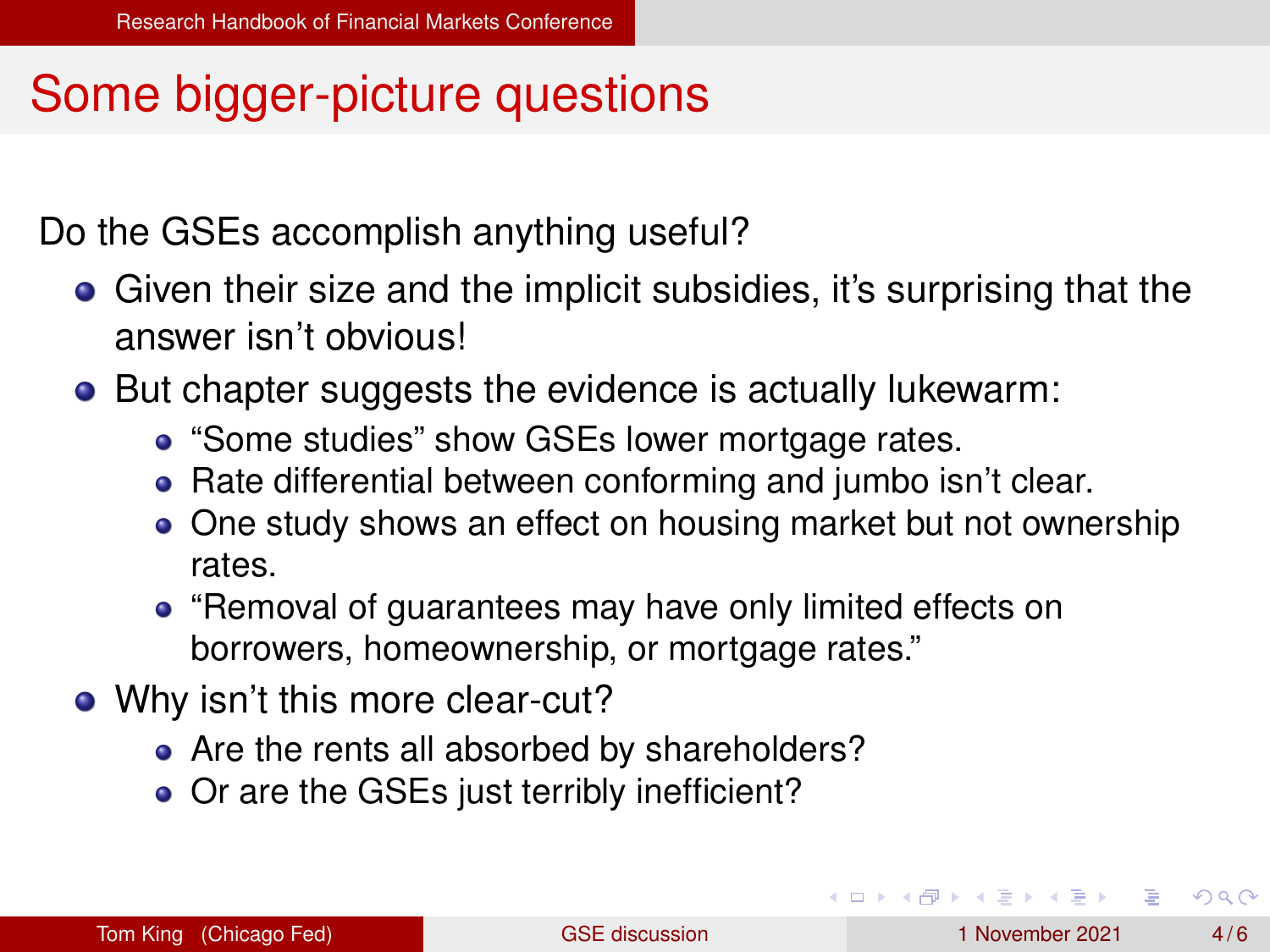### Some bigger-picture questions

Chapter spends a lot of time discussing optimal GSE structure and proposals for reform—But do we need GSEs at all?

- Policy objective is to support housing, but what are the market failures that require this support?
- Could it be done more easily with direct subsidies or guarantees?
	- Direct payments/tax subsidies to borrowers
	- Loan guarantees (like SBA)
	- MBS guarantees (like FHA/Ginnie Mae)
- Also intriguing:

*"Even though the expected credit losses can be distributed through the private market, the nature... of the tail risk in the mortgage market may be difficult for private markets to bear without charging very high risk premiums."*

Suggests that the gov't shouldn't be insuring *individual* mortgages but rather removing risk of *systemic* even[ts.](#page-3-0)  $\Omega$ 

Tom King (Chicago Fed) [GSE discussion](#page-0-0) 1 November 2021 5/6